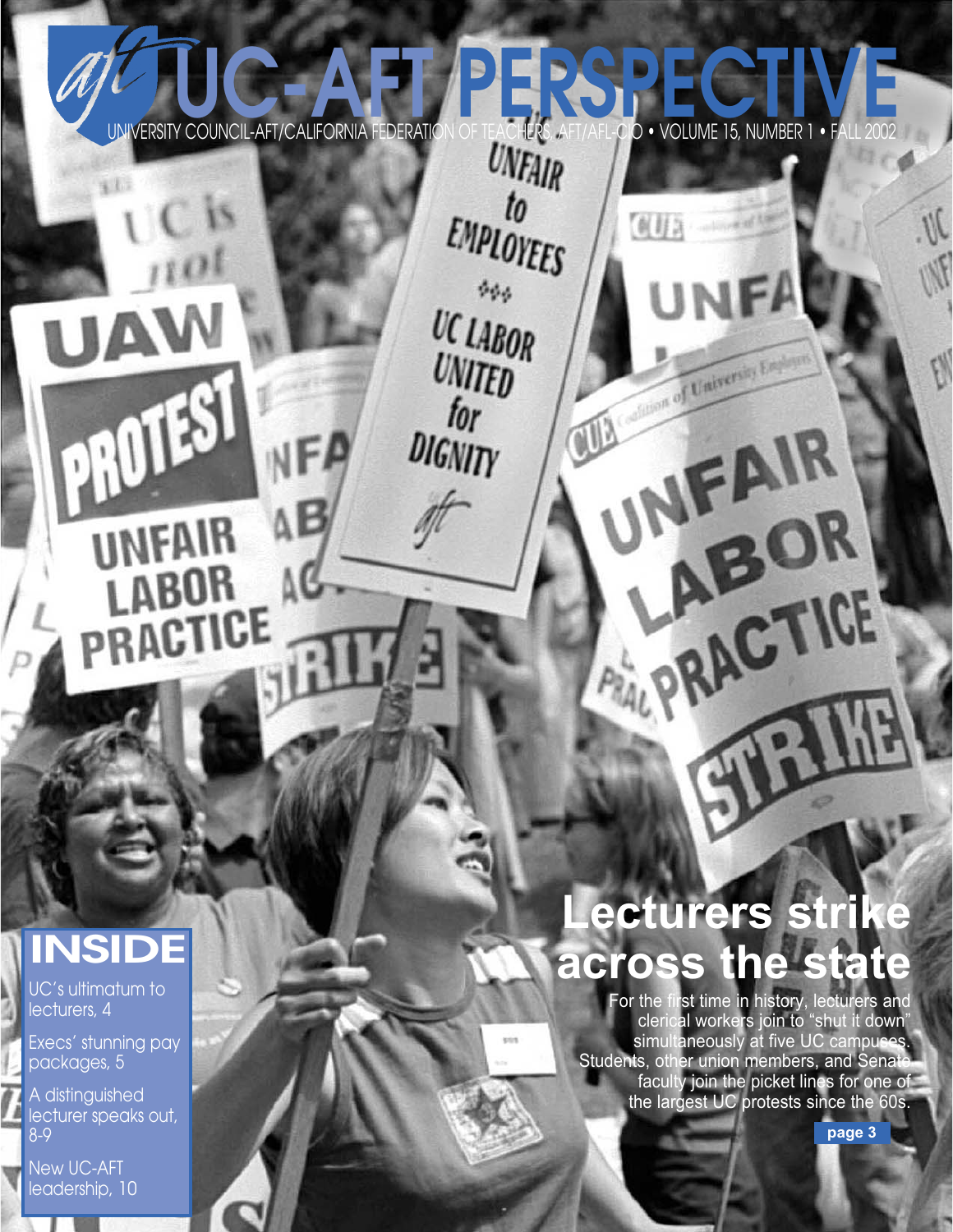

# KEVIN RODDY, UC-AFT PRESIDENT AT ISSUE**:** Teaching matters

The beginning of a revolution<br>never looks like the beginning<br>a revolution; we are back wi<br>our classes and at our desks, the never looks like the beginning of a revolution; we are back with administration's bargaining team for the lecturers' contract has continued to waste time, the administration belittles our efforts, the public becomes interested in other issues. If the success of our job actions and rallies were measured in terms of immediate reaction and radical reform, we would have to evaluate our success.

But a revolution has occurred, and it is the best kind of revolution, a steady and certain expansion of options, an opening of possibilities. A year before, three months before, systemwide administrators would have dismissed out of hand a strike at Berkeley; a month before, they would have predicted failure for actions at the more conservative campuses; a month before, few students knew that their most energetic instructors were being systematically decimated by anonymous and irresponsible policy; six months before, campus labor coalitions were haphazard gatherings, united only by a mutual frustration with local administrations. Three months before, librarians could believe that they were acknowledged as professionals fully participating in the intellectual vigor of their campuses.

All this has changed.

The numbers of those going out, of those supporting us, are of course impressive; but what is more important for future progress is the fact that the cynics, who — thank God — are still among us, have become even more cynical about the administration's boast that lecturers (and, in time, librarians) at the University of California are among the most highly paid and most secure in the country. Anyone may grant that the working conditions of "occasional'' faculty in Boston, New York, Philadelphia and

Washington, DC, are miserable; the basic assumption seems to be that our working environment is acceptable because it is only relatively intolerable. An enlightened management, if it were really dedicated to our contentment and gratitude, would seek to discover why we are neither contented nor grateful, instead of assuming that we should be. Just before the strike, a chancellor on one affected campus asked why, if lecturers were so unhappy, they stayed at the university. I presume, if someone had hypothetically told him that lecturers could not afford the cars that they needed for their commutes, he would have suggested that they buy SUVs instead. I am reminded of the county sheriff in the terrible days of the segregated South, who, when asked why there were no blacks on his force, coolly replied that none had bothered to apply.

One sign of change is that such condescension and disregard are no longer acceptable nor accepted.

Unfortunately, a change in our perspective isn't enough; we must continue to change the perspective of our own colleagues, our Senate colleagues, our legislators, and the public. In a telling contrast, I spent the second day of the strike in bargaining, while actions proceeded at all eight campuses. Bargaining was characterized as the usual prevarication, delay, nit-picking, and posturing on the administration's side. At Davis, in my absence, a spontaneous noon rally became a march on the administrative building, Mrak Hall. There were sufficient numbers, astonishing in itself, of lecturers, librarians, CUE strikers, UPTE, UAW, AFSCME sympathizers, students, and campus political groups to entirely surround the building, something that had never occurred before. The lower floor was then occupied, and because of

*On the cover, Berkeley's lecturers and clerical workers join forces to strike against UC's intransigent bargaining practices (photo:David Bacon)*

their unacceptable noise levels the protesters were told that the police had been summoned. Rather than embarrass the police, they retired, back to their picket lines. I would like to say, for the sake of symmetry, that at that moment the chief negotiator for the administration was chastising the Unit 18 bargaining team for a lack of maturity, but it was actually some forty minutes earlier.

*(continued on page 10)* In view of the strikes at Davis, Irvine, Riverside, Santa Barbara and Santa Cruz, immaturity does seem an irrelevant term,

#### **UC-AFT PERSPECTIVE** VOL 15, NO. 1 • FALL 2002

#### **The University Council-AFT represents faculty and librarians at the University of California.**

| <b>President</b>           | Kevin Roddy, UCD     |
|----------------------------|----------------------|
| <b>VP for Legislation</b>  | Rob Hennig, UCLA     |
| <b>VP for Organizing</b>   | Arlen Appleford, UCR |
| <b>VP for Grievances</b>   | Mike Rotkin, UCSC    |
| <b>Secretary-Treasurer</b> | Miki Goral, UCLA     |

**For contract administration issues contact:**

**UCB** Michelle Squitieri 510/384-6727 **UCD** Richard Seyman 707/678-6466 **UCI** Elizabeth Barba 323/667-3280 **UCLA** Elizabeth Barba 323/667-3280 **UCR** Elizabeth Barba 323/667-3280 **UCSD** Funeka Windsor 619/283-1275 **UCSB** Allegra Heidelinde 805/689-0645 **UCSC** Robert Weil 831/684-1310 **Exec. Director** Sean Brooke 510/832-8812 **Chief Negotiator, Lecturers** Rebecca Rhine, rebrhine@aol.com

UC-AFT Perspective is published by the University Council-AFT and the California Federation of Teachers, AFT/AFL-CIO. It is a member publication of the WLCA, AFTCA, and ILCA.

#### **Editor** Vanessa Tait

**UC-AFT/California Federation of Teachers** 1 Kaiser Plaza #1440 Oakland, CA 94612

- 510/832-8812
- email: sbrooke@uc-aft.org
- website: www.cft.org/uc-aft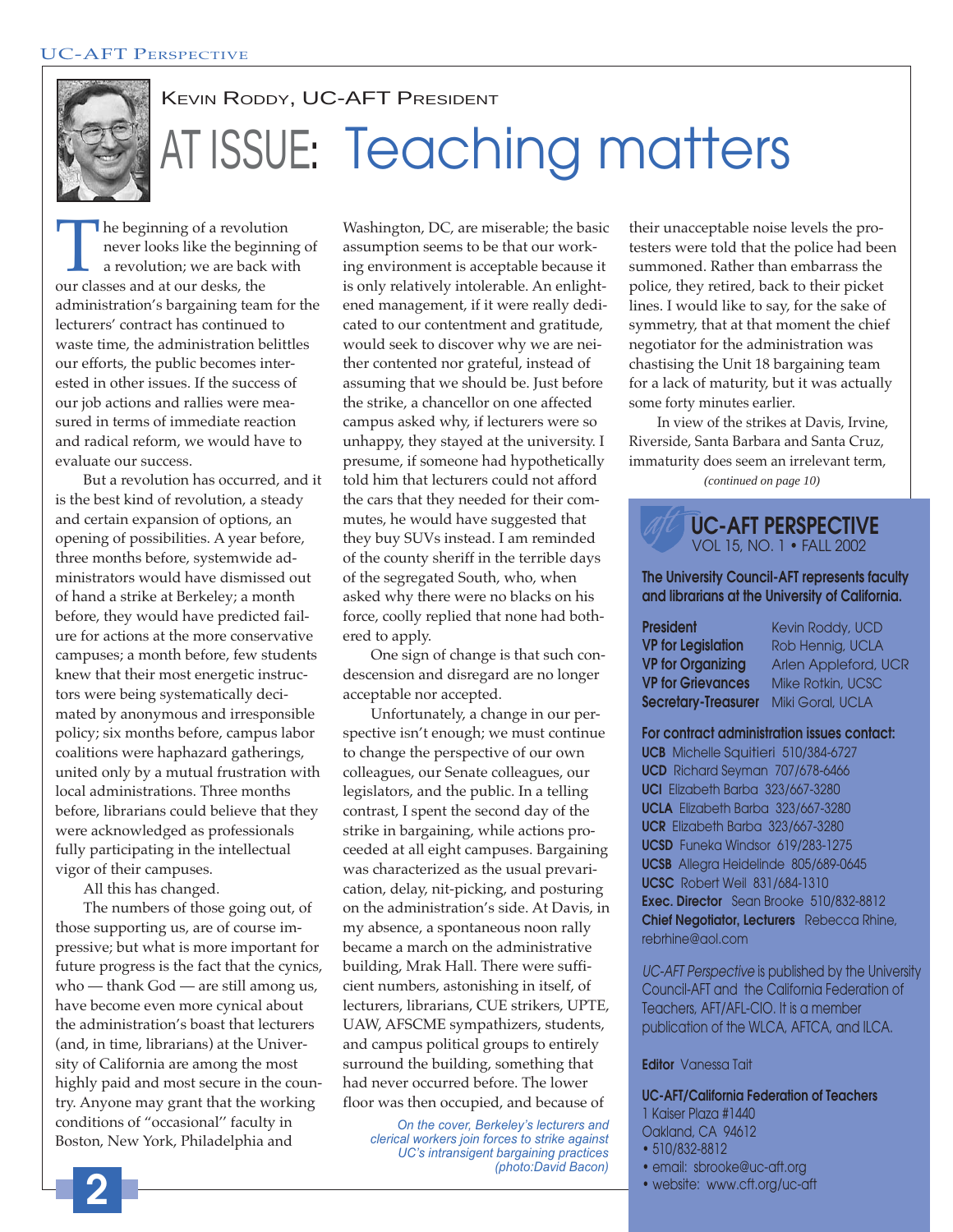# Lecturers hit the picket lines across the state

**For the first time in history,**<br>lecturers and clerical work<br>ers joined to "shut it down<br>simultaneously at five UC cam*lecturers and clerical workers joined to "shut it down" puses on October 14 and 15. The university's bad faith bargaining led both groups to walk out, first at UC Berkeley in late August, as the semester got under way, and then in October at other UC campuses.*

More than a thousand classes were cancelled during October's two-day strike against UC's unfair labor practices. Hundreds of students, members of the Coalition of University Employees and other unions, and Senate faculty members joined UC-AFT members on the picket lines for one of UC's largest protests since the 60s.

Are you listening, Mr. Atkinson?

#### **UC Santa Cruz**

How do you solve the parking crunch at UC Santa Cruz? Hold a labor strike!

Students and staff circulating through UCSC on October 14 and 15 reported a

rare weekday spectacle: near-empty parking lots all over campus.

Classrooms, too, were vacant or sparsely occupied, and most of the large campus construction projects had fallen silent. "It's dead around here," said a hitchhiking student late Monday morning — a phrase echoed frequently by campus visitors throughout the course of the twoday strike.

The action was

on the picket lines, where hundreds of lecturers and clerical workers carried signs protesting the central administration's

unfair labor practices. Joined by a league of supporters including students, teaching assistants, ladder-rank faculty, and members of other campus and community unions, the striking UC-AFT and CUE employees marched at both major campus entrances from 4:30 a.m. to 8:00 p.m. and held spirited noon rallies on both days.

The strike garnered extensive press coverage and widespread local support. Formal endorsements poured in from the regional Central Labor Council, the campus graduate student association and graduate employees' union local, the undergraduate student union, and the campus Faculty Association, an organization of ladder-rank faculty.

In spite of threatening letters circulated by divisional deans before the strike, some academic departments voted to cancel all classes on October 14 and 15. At its regularly scheduled meeting on October 16, the Academic Senate unanimously passed a motion to establish a special committee to study the situation of non-Senate teaching faculty on the campus.

When word came down at Tuesday's rally that UC-AFT negotiators were seeing

> little progress at the day's bargaining session, few strikers seemed surprised. "We know this is not the end of our struggle, but only the beginning," said former lecturer and longtime social activist Marge Frantz. "We know that we will have to be prepared to persist in this struggle for our rights." *– Sarah Rabkin*

#### **UC Davis**

Hundreds of employees from CUE and UC-AFT were out on picket lines at all ten campus entrances on

October 14 and 15, halting construction at some sites and slowing it at others.

The strikers were joined by members



*Davis lecturers on strike*

of University Professional and Technical Employees and AGSE-UAW, the graduate students' union. Undergraduate students were on the line as well. Over the two days, more than a hundred classes were cancelled, some thirty-five in the English Department alone.

Expressions of support came from many Senate faculty. UC Davis English Professor Sandra Gilbert, former president of the Modern Language Association, wrote to colleague Marc Blanchard: "I find this matter [the lecturer terminations at Davis last spring] especially embarrassing because it's seemed to me, as I've come to understand the details of the situation more clearly, that the behavior of our own campus's administrators directly violates all the guidelines that the MLA's Committee on Professional Employment offered in its 1997 report – a report that, as chair of the committee, I myself drafted." – *Kevin Roddy and Michelle Squitieri*

#### **UC Santa Barbara**

Lecturers combined their forces with CUE's clericals. I was there when a truck pulled up, saw the line and reversed its course. A member of the Teamsters came out and started turning trucks away. UPS

*(continued on page 6)*

**3**

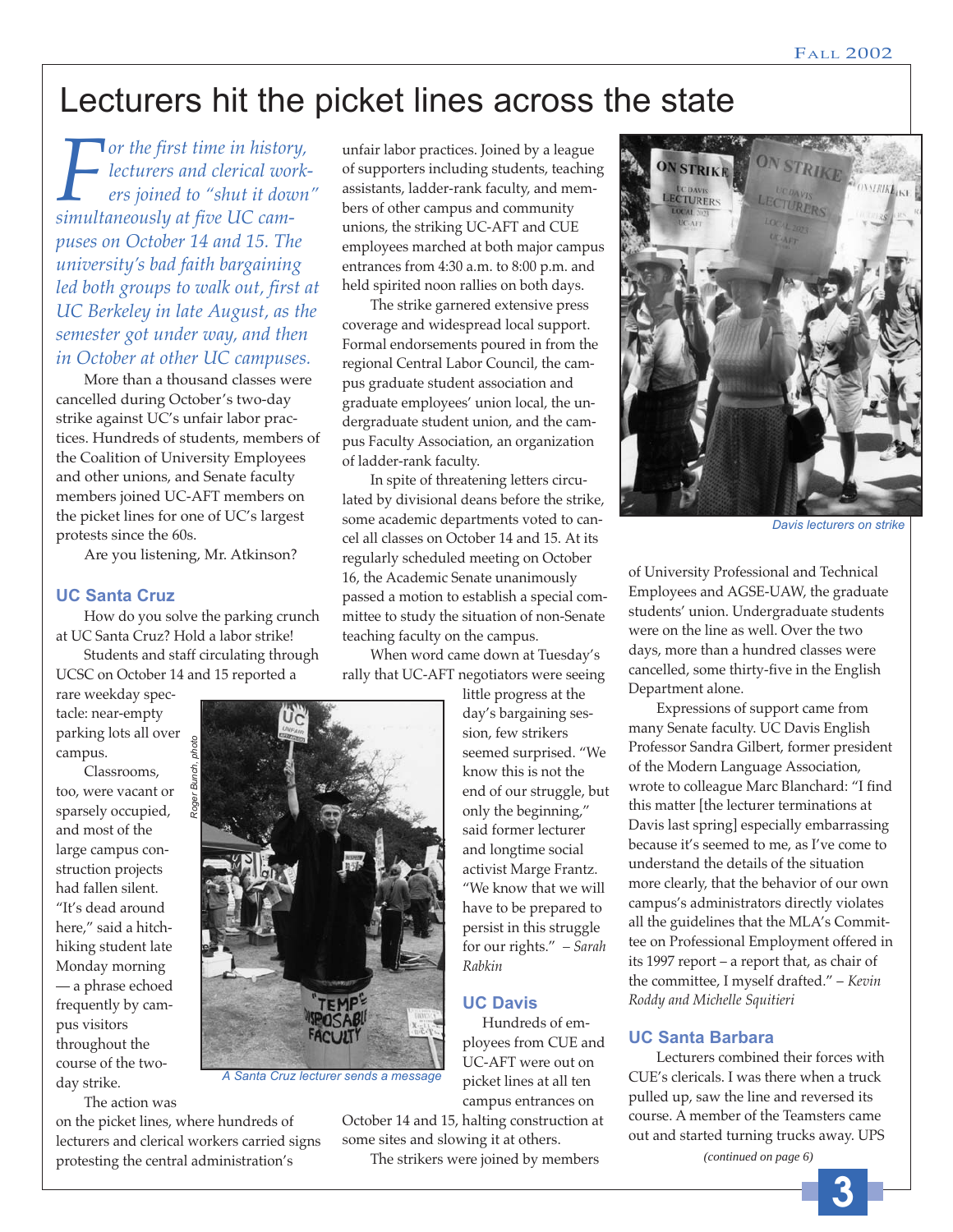# *Lecturers' bargaining update* UC issues ultimatum in bargaining

by Rebecca Rhine and Mike Rotkin, Unit 18 bargaining team

**UC-AFT** entered contract negotiations two and one half years ago with a clear but ambitious goal: to produce a contract which accurately reflects tions two and one half years ago with a clear but ambitious goal: to the contributions of non-Senate faculty (NSF) to UC.

This challenge meant reversing the long-standing myth that all NSF at UC were temporary employees meeting temporary needs. The union did not seek "tenure" for NSF; rather, it asserted that in five key areas, the contract needs to reflect the expertise and dedication of and longterm need for an excellent teaching faculty at the University of California.

#### **UC-AFT proposals**

**Job security.** Because the need for NSF is long-term, because in some departments the need is permanent and because many NSF are in essence career UC employees, they should enjoy a level of job security equivalent to that granted to other similarly-situated employees at UC. That job security would include "just cause" protection (you cannot be let go for no reason) and layoff based upon seniority within departments (assuming comparable qualifications). Finally, although our proposal acknowledged that the university should have more flexibility within the first six years of NSF employment, we sought to ensure protection from arbitrary and capricious employment decisions.

**Wages.** NSF compensation should

reflect the educational and experience level of NSF, parity with Senate faculty should be restored (same percentage salary increases each year) and a fair and regularized yearround salary structure (including summer session) should be implemented. "By agreement" wages, where the university was setting rates below the contractually man-

> dated minimums, should be eliminated.

**Workload.** Reasonable workload levels should be set and monitored in order to permit NSF to provide the quality education to students that they pay for and deserve.

**Professional development.** Assuming that NSF are an integral part of the university community they should have access to professional opportunities in the areas of conferences, committee work, and paid leaves, and such opportunities should be funded by the administration.

#### **Dispute resolution.** Assuming that

both parties to a contract agree on its contents, those same parties should be willing to have disputes under that contract resolved via a fair, timely and transparent process.

Although the university purports to have addressed these issues in various ways, an examination of the specific details of their most recent offer reveals that they simply have not.

#### **Administration responses**

**Job Security.** NSF would be "at will" employees during their first six years at UC, with no protection against being replaced by cheaper NSF regardless of performance.

Post-six NSF would be granted "continuing appointments" in name only, and

would be subject to replacement at any time by grad students, adjunct and visiting professors.

In cases of layoff, a post-six NSF would only have bumping rights for the same classes regardless of other abilities and areas of expertise.

In cases of layoff, only those NSF with appointments at or above 50% would be eligible for *any* notice or notice pay.

**Wages.** The university's wage offer would increase the entry-level salary to approximately \$35,000. This is a cynical offer since the university knows that few lecturers would benefit from the change.

The university's wage offer would include no increase in salary for the current year 2002-03 and would permit the suspension of merit increases in years where funding from the state was not available.

**Workload.** A committee would be set up to examine the issue of NSF workload in English and Foreign Language but a majority of that committee would be named by the administration. The committee would have over a year to conduct its study, during which time there would be no prohibition on increasing workload levels.

**Professional development.** The university has allocated a total of approximately \$200,000 in professional development funding throughout the system.

**Dispute resolution.** The ability to resolve disputes around interpretation and/ or application is crippled by limitations on the arbitrator's authority and oversight. In areas involving "academic judgment," the union's willingness to send disputes back to academics for resolution has been manipulated to permit the administration to do exactly what it wants so long as it follows procedures it sets up and controls.

#### **UC won't compromise**

During the last six months, we have been engaged in mediation utilizing the services of Governor Gray Davis's top labor relations official, Marty Morgenstern. Even so, the administration has continued to reject reasonable compromise, refused to engage in constructive give and take, and resisted reflecting its stated positions at the bargaining table in the written documents it presents. On October 22, UC's labor relations representatives stated a clear position

*(continued on next page)*

*David Bacon, photo* **ENOUGA** ストッフ *Striker's sign at UC Santa Cruz*

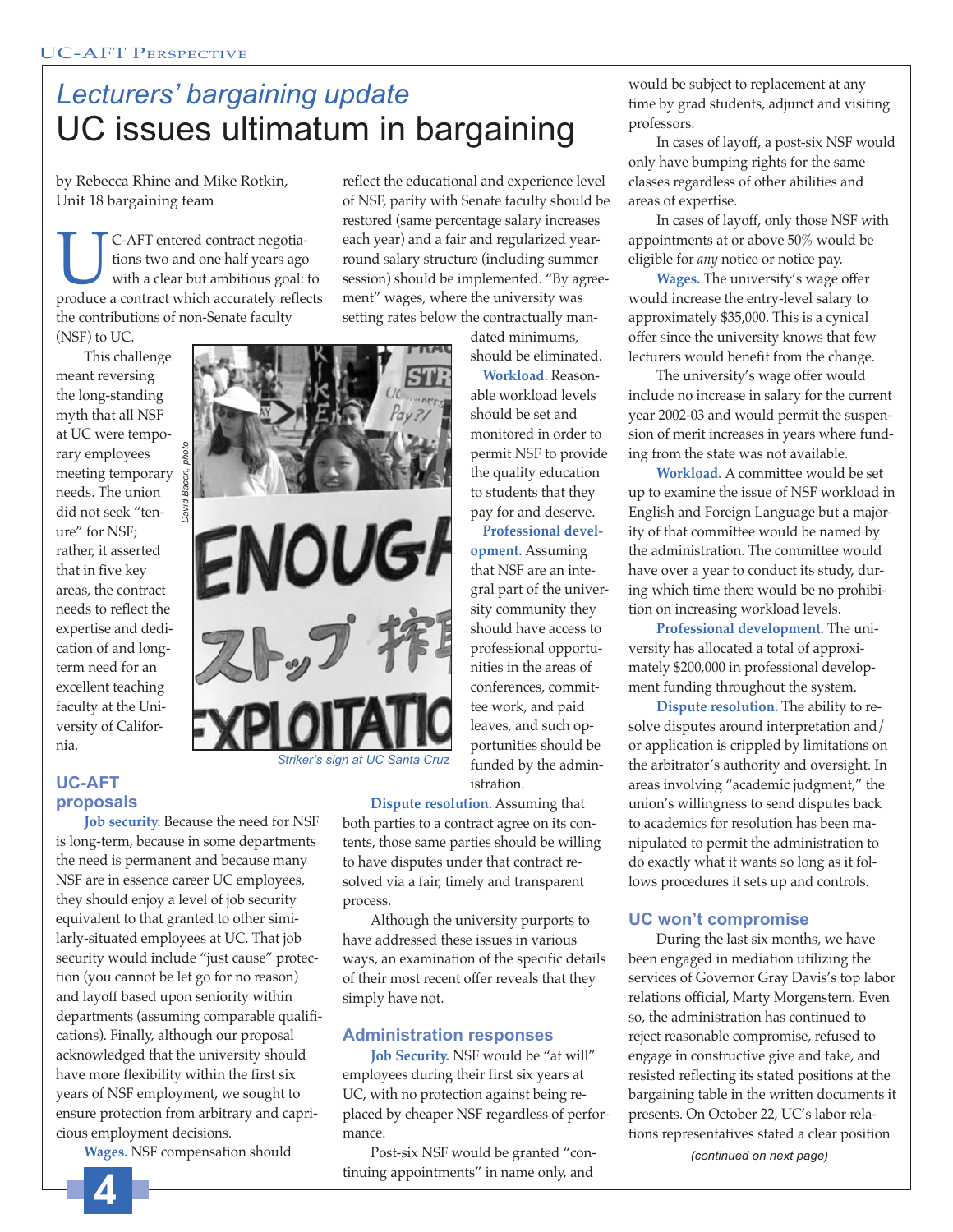### *Execs' stunning pay packages* **Auditor finds administration, not instruction, gets bulk of new spending**

This summer, California's state auditor released a report on its ninemonth audit of UC's spending. The auditor found that UC spending on administration was larger (56%) than on academic staff (44%). Only 10% of new hires are faculty; 43% are administrators. It also found that UC has increased faculty course loads beyond agreed-upon limits.

The complete report of the audit can be found at <www.bsa.ca.gov/ bsa/index.html>.

What's more, dozens of top UC administrators make more than \$200,000 in annual base salary. *That's what some lecturers earn in nearly a decade!* Obviously, UC regards those who administer as ten times more valuable as those who teach half its courses.

How would you like to have a \$9,000 per year car allowance? How about an "administrative fund" of up to \$45,000? How much does it take you to maintain your home? For some UC execs, it takes

#### **Typical Top UC administrator**

Base Salary: \$204,000 Automobile: \$ 8,916 "Administrative fund": \$ 4,400 Life Insurance: Yes Severance pay: 5% Credit card: Yes Health insurance: Yes Retirement benefit: Yes **Total compensation: \$217,316**

\$93,000! What about a \$1,250,000 home loan? Does your employer provide that? UC did, but only to some of its executive staff.

#### **Typical UC lecturer**

Base salary: \$35,000 Automobile: None "Administrative fund": None Life Insurance: None Severance pay: None Credit card: None Health insurance: Sometimes Retirement benefit: Maybe **Total compensation: \$35,000**



### *Lecturer bargaining (continued from previous page)*

on contract enforceability before lunch and reversed themselves that afternoon, effectively undermining the entire session and ending the mediation process. One can only assume that they came to Sacramento prepared to present their final position rather than to continue a dialogue in search of workable solutions.

In presenting its case, the administration has touted an improved benefit package for an estimated 350 quarter-by-quarter appointees who work more than halftime. While this would be a significant improvement for these individuals, the administration has failed to address the major issues over which we have been bargaining for over two years now. The administration has also tried to make much of the minor articles on which we have come to agreement. But the simple fact is that they have failed to address our major concerns in their latest "ultimatum."

Finally, the administration threatened that if we do not accept its "improved"

offer, it will implement a less favorable "premediation" offer. This is no more than a blatant attempt to bolster its public relations campaign. If we agree to the offer, UC will tell the Legislature, the governor and the public that it doesn't have labor relations' problems because it gets contracts. If we reject the offer, they will attempt to punish our members with a lesser deal. It isn't about what NSF deserve and it isn't even about what UC is willing to give – otherwise, there would only be one offer on the table. It is about power pure and simple, and UC is telling UC-AFT and the NSF it represents that it will prevail either through forcing an unacceptable contract on us or by imposing a final offer that is even worse.

#### **Standing up for justice**

We believe our members will reject UC's ultimatum and heavy-handed tactics and force it to either return to the table for serious bargaining or declare impasse. If UC chooses the latter route, we proceed to factfinding and present our proposals to a three-person panel, which will then produce a non-binding recommendation. Once that occurs, should the university reject that recommendation – and one must assume they will – we are free to engage in further concerted activities, up to and including strikes, in order to further our goals.

The UC-AFT staff and leadership on your campus will be setting up meetings and getting information to you as we begin this crucial deliberative process. Your bargaining team will provide history, context and guidance. Your staff will provide support and expertise. You, the members, however, must ultimately decide whether to live with our current second-class status or to fight for a decent contract. In the end, lecturers at UC will receive the contract we deserve. If we are willing to fight for it, we will be successful in winning recognition of and reward for the contributions we make to UC as an educational institution.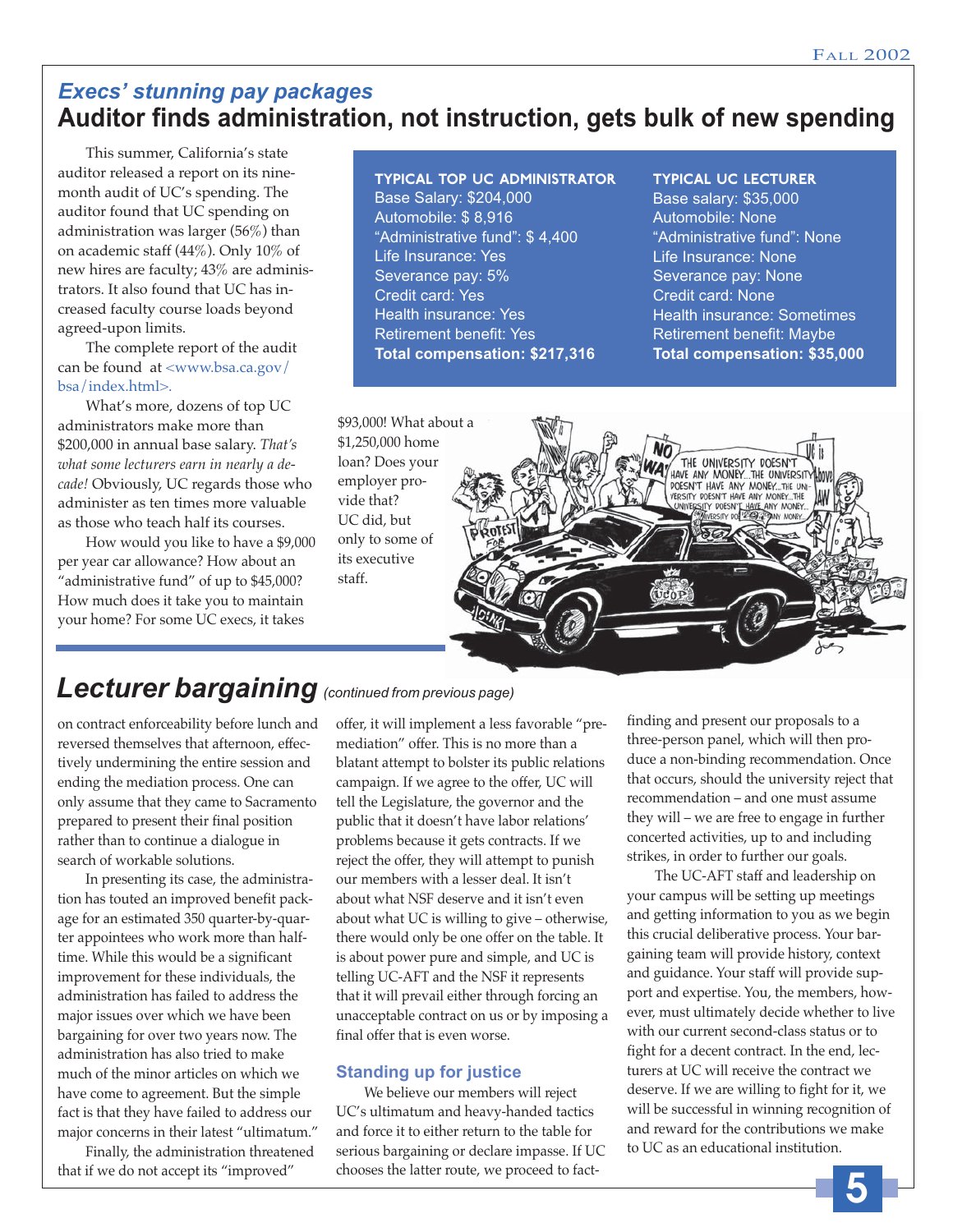## Davis lecturers walk out; Berkeley's explosive one-day strike

by Fred Glass, CFT communications director

For three days in late August, UC learned something new about the people who work for the institution. The lesson was delivered via an instructional strategy previously unused by the lecturers who teach about half the undergraduate classes in the UC system. It's called "going on strike."

The first salvo was fired last May in Davis. There, UC lecturers more or less spontaneously staged an unfair labor practice walkout protesting the trend by administrators in the language and writing programs to ignore the Memorandum of Understanding (MOU) language governing lecturer hiring and retention. The MOU says that if a lecturer teaches and receives good evaluations for six years, the university will present him or her with the closest thing to job security a lecturer can get: a three-year contract.

Instead, the administration, increasingly treating its overstocked academic workforce as casual labor, has been firing six-year lecturers regardless of performance, in order to

lecturer who had received a major campus teaching award at UC Davis. The resulting two-day unfair labor practice strike, causing the cancellation of dozens of classes, was the first ever by UC lecturers.

Berkeley lecturers soon joined their colleagues, holding a successful one-day action during the first week of classes last August. A spot check of buildings revealed many empty classrooms and lots of hastily scribbled notes on the doors notifying students that class had been cancelled. Some had been scratched the day before by faculty honoring the clerical workers' picket lines.

The Strikers out to interview<br>Coalition of<br>It. With two<br>Interview<br>Interview<br>The Strike of the strikers out to interview<br>Interview<br>The Strike of the Strike of the Strike of the Strike of the Strike of the Strike of the Stri Pickets walked and chanted at all the main gates of campus. Most of the strikers belonged to the unaffiliated Coalition of University Employees (CUE), with two thousand heroic members out. Despite their smaller numbers, the AFT presence was critical, since the strike sanction from

C'est pô

# *On the picket lines..*

did not cross the line. So there is something to "solidarity." This could be found in odd places. The campus police, for example, were with us. They were polite, courteous, and even helpful. After all, they are union too, and their negotiations with the university very much parallel those of the AFT.

Before the strike, a petition was written by Senate faculty, signed by at least 15 department chairs, and passed to the chancellor in support of lecturers. One Senate faculty member vowed to seek a resolution from our Academic Senate in support of lecturers. Students turned out, not in droves – this is UCSB – but in decent numbers. The History Department (also Chicano Studies, Black Studies and a few others) closed down and sent students out to interview

hire academics fresh out of the nation's over-productive PhD programs. At Davis and elsewhere in the system, this treatment has spawned a number of grievances and unfair labor practice charges by UC-AFT. The last straw was the firing of a

**6**

**Cheaper Contingent**<br> *Photos by David Bacon, Roger Bunch, Michael Eisenscher, Angela Elsey and Vanessa Tait*<br> *Photos by David Bacon, Roger Bunch, Michael Eisenscher, Angela Elsey and Vanessa Tait*<br> *Photos by David Bacon* the Alameda Central Alameda Central<br>Insc<sup>her, Angela Elsor</sup> Council that turned union delivery drivers around belonged to AFT.

SUPPORT

A big rally at UC's Office of the Presdient in Oakland drew a thousand strikers and their supporters. As the rally wound up, someone fed Aretha's "Respect" into the sound system. A thousand throats rasped out the letters one at a time, jabbing their fingers up at the UC administration offices in time to the music. No one on the street doubted that the administrators heard it.

lecturers and CUE members.

*– Nick Tingle*

#### **UC San Diego**

We had an informational picket on Tuesday morning. The other unions were involved and we backed traffic up onto the freeway! Lots of people wanted information. We also had two tables set up on campus during the day. Tons of students were interested and we have a long list of people who support lecturers. People received information about what is going on and seem to at least now realize that there is a difference between TAs and lecturers, and lecturers and Senate faculty. *– Kate Hare*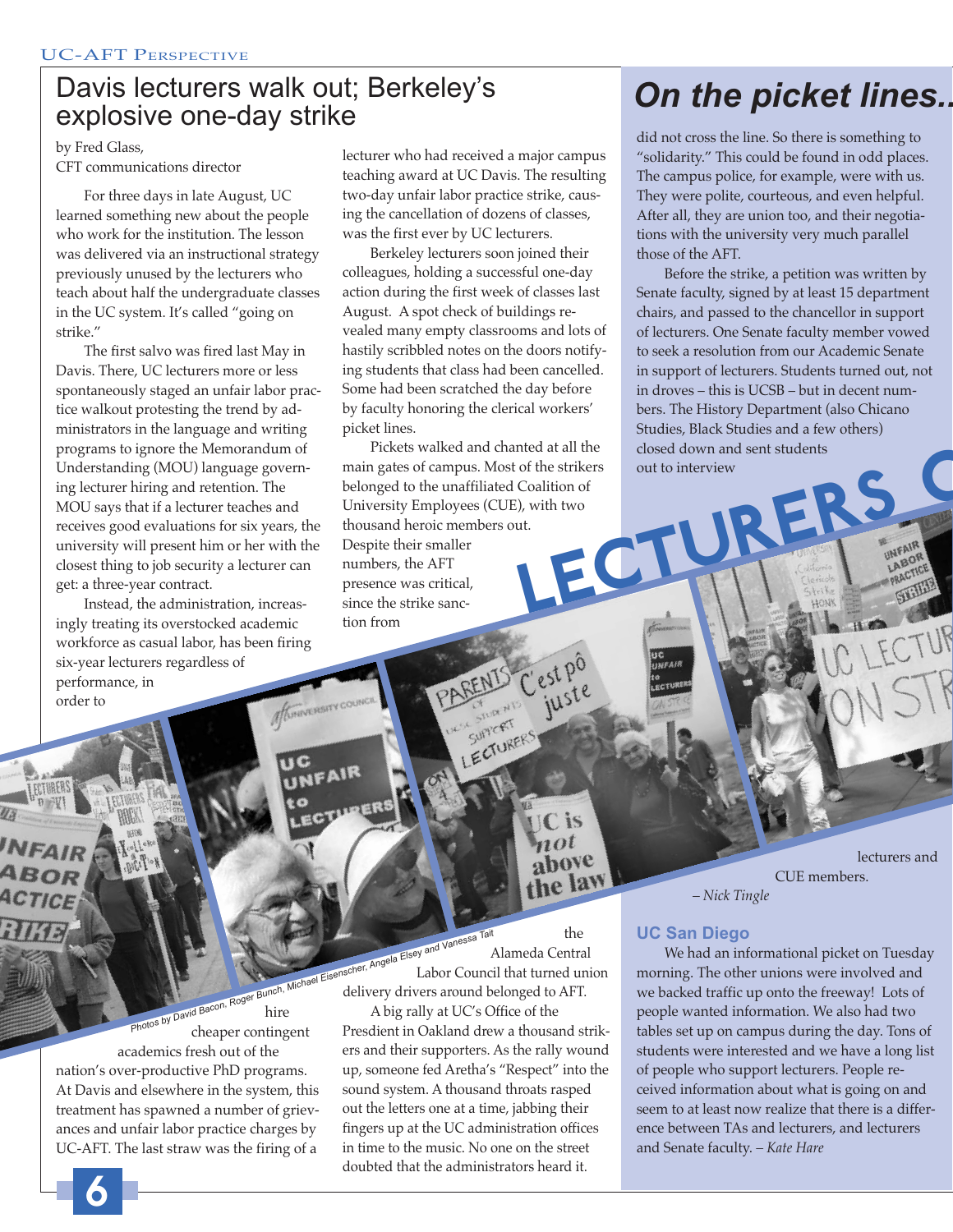#### **UC Irvine**

The strike was a turning point at our sleepy Irvine campus. I measure our strike's success in two important respects: first, we now have many more union members than we ever did before; second, the Irvine campus is now aware of the issues behind this contract negotiation.

Irvine is not known as a hotbed of political activism, and I had a sinking feeling that no one would be willing to get involved, even if they did care about their

jobs. It was encourag-<br>ing, then,<br>**ON STRIKE PRACTICE** jobs. It was encouraging, then,

### *.. (continued from page 2)* The strike isn't what's hurting students

*This piece, by UC Davis English lecturer John Stenzel, was originally published in Davis' campus newspaper, the* Aggie*.*

October 15, 2002: When I was calling other lecturers last week to ascertain levels of support for the strike, one pleasant person from Engineering explained that he just couldn't support anything that could hurt students — that he had a responsibility to parents and to the university not to honor the strike

term for the temporary and part-time people he had to hire this summer despite letting three excellent lecturers go last year for absolutely no reason! Students endure longer lines and more red tape everywhere they go, playing musical chairs and getting the run-around ever more expensively and frustratingly.

to have more and more people show up, and to get positive responses from my colleagues.

Here's the really terrific part of the strike: it wasn't just lecturers out there on the picket lines. We were honored to be joined by a coalition of unions. On both days of the strike, several Senate faculty members asked if they could join our picket lines (it was, of course, a pleasure to hand them picket signs).

Even more encouraging was the number of students who asked if they could march with us as well. After our big rally, a student approached me and said, "I had no idea that any of this was going on, and I'm really angry.... I just wanted to say thank you."

We may not be Berkeley yet, but our strike clearly energized our community. *– Tira Palmquist*

call. In the next sentence, however, he admitted that in his department, class sizes were growing and that numbers of sections were tightening, with many classes simply not offered this year, and that much instruction was being done by people with no interest and no training in teaching.

Now, I am walking the picket line, and I am scheduling more than eight hours of additional student conferences in the coming weeks, and I would bet that my students will not suffer from my participation in the labor stoppage. What is hurting students is this administration's policies: from Mrak Hall to the various deans' offices, we see support for ever-larger classes and evershrinking numbers of course offerings; we see less and less rigorous training for graduate student TAs by individual departments; we hear more and more stories of huge core courses delivered factorystyle; we watch more and more sections filled by "warm bodies" — my own chair's

The university suffers from management disasters that lead

to lower-level support staff doing jobs several ranks above them, while the ranks of administrators and star faculty swell with salaries of \$100,000 to \$200,000 and beyond. Students suffer under the colossal arrogance of this institution, which clings to a completely unfounded belief that the most inexperienced research faculty are unquestionably and categorically better for undergraduates than the most experienced and dedicated lecturers. Students will suffer more as they try to track down part-timers for letters of recommendation, and find it impossible to identify dedicated teachers amongst a revolving door cast of temps and short-timers — who are themselves victimized and demoralized by these arbitrary, short-sighted and ultimately destructive hiring policies.

If we're concerned about our duty to students and parents, let's be honest with them about a system that has support staff turnover approaching 50 percent in the first year, that pleads poverty in offering microscopic or nonexistent cost-of-living

 *(continued on page 9)*

**7**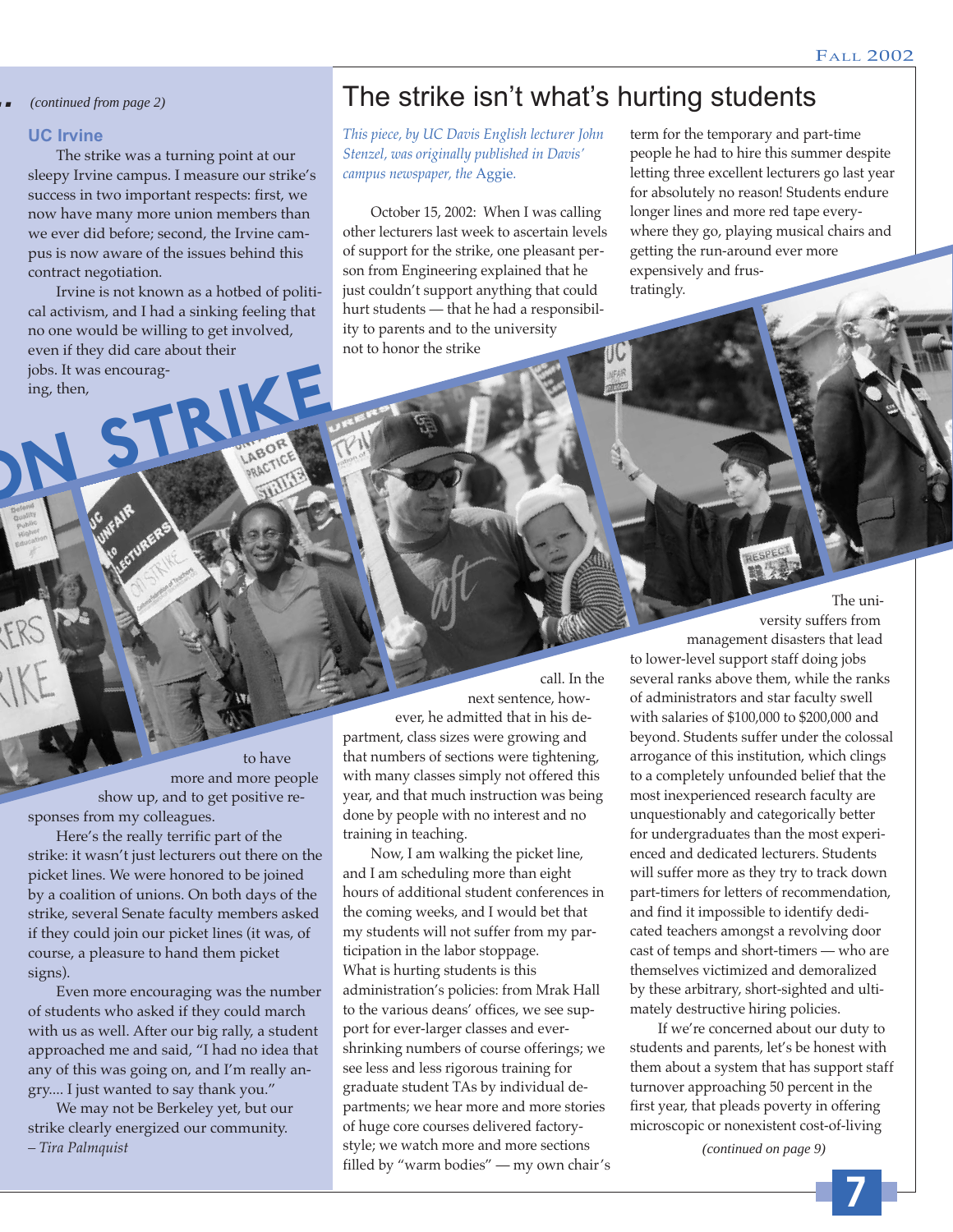# **Distinguished lecturer speaks out on workplace issues**

*Raquel Scherr Salgado, a lecturer in the English Department at UC Davis, was chosen to receive one of this year's Academic Federation Awards for Excellence in Teaching. The award recognizes classroom excellence, including the use of innovative teaching techniques and ability to stimulate independent thinking in students. Upon accepting the award, she took the opportunity to address issues of crucial importance to lecturers statewide. This is an abridged version her acceptance speech.*

**IVEN** want to thank the Chicana/Latina<br>Research Center for nominating me<br>for this award and for believing that<br>teaching is important. Their dedication to want to thank the Chicana/Latina Research Center for nominating me for this award and for believing that the teaching and mentoring of young Latina graduates and undergraduates is without parallel. I would like to thank, as well, my students for this honor. They have kept me spirited and curious, and they have kept me learning because they keep teaching me. My teaching and research have always been sparked by what I hear in the classroom.

And, I am particularly indebted to my colleagues in the Composition Program. They have made the program on this campus one of most prominent programs in the country. Yet the Dean of Humanities, Arts, and Cultural Studies (HARCS) here at Davis is working overtime to dismantle Composition. The attack on Composition Studies is a broad-based attack on new undergraduate student constituencies and will do a disservice to the very students who most need these studies.

To stand here being honored for teaching, without protesting the dean's firing of some of UC Davis' finest teachers (including Victor Squitieri, one of last year's award winners) would be hypocritical. To stand here without voicing protest against an administration that might honor us today, but, in fact, every other day treats lecturers with intellectual arrogance, disrespect, and unfairness, would be a tacit affirmation of their policy. I am a little perplexed at what would arouse such malice and can only imagine either the dean has not read the principles by which she governs or does not understand them. But I also think she might

simply be confused, as others are, by what we do, and who we are, and what students the University of California serves.

The need for Composition Studies at the university grew in the aftermath of the university's more inclusionary programs,

which allowed into the system a more diverse group of students with diverse language and writing needs. Composition Studies responds to a modern and multi-ethnic population.

Composition, like language learning, has long been considered merely a utilitarian appendage of the highbrow and privileged literature departments. We are the proletariats, so to speak, of these departments never mind that, these

departments now house Marxist, postcolonial, and women theorists, who in practice are not much bothered by the rigid hierarchies and caste systems of the university. I recently overheard a newly hired female professor confess to an older female professor regarding the current lecturers' dispute that, for the world, she wouldn't ever support lecturers because she worked too hard to get a tenure track position. It's not easy to give up perks and privileges of four classes per year, research grants, research quarters, and sabbaticals, whereas it's quite easy to forget the women, many now lecturers, who fought hard for the right of such young women to belong here. As a woman, her comments shame me.

Composition's distinction as a utilitarian field reflects the economics of the university itself and other knowledge industries like it. Composition and language teaching became a perfect way to employ at low wages highly qualified PhDs, and, at the same time, serve the needs of expanding educational corporations and their expanding tuition-paying undergraduates. It has been good business.

But why despite our poor pay, heavy workload, no sabbatical, no research fund-

ing, or job security should we accept such exploitation and abuse? Why would we invite such opprobrium from many Senate faculty, some of whom have been calling us, following the dean's lead, "intellectual wannabes"? What we want is not tenure



*Raquel Scherr Salgado (middle), Davis lecturer and a union activist, about to receive her Excellence in Teaching Award*

but to teach. We are simply asking the university to honor the contract that has allowed us to teach. We are neither wannabe intellectuals, nor wannabe tenured faculty, but wannabe teachers.

Lest the public think, as our dean would want them to believe, that we are somehow inferior to our peers in the Senate, it is important that the public know that our inferiority is invented. The bulk of lecturers at UC Davis hold PhDs, and are excellent teachers and well-versed and recognized, often both in their original fields of study and in Composition Studies. One of last year's Excellence of Teaching Award winners had six book length publications. A colleague of mine in the Composition Program published a highly regarded work on Gertrude Stein. I translated into Spanish *Our Bodies, Ourselves,* and I co-authored *Face Value, the Politics of Beauty*. An essay of mine appeared in *Berkeley: A Literary Tribute.* I also co-edited *West of the West: Imagining California.*

I don't mean to single myself out, but I know my work best and I want to illustrate who your lecturers are. The list of lecturers who have contributed to scholarship both in their original fields and in Composition Studies is long and the out-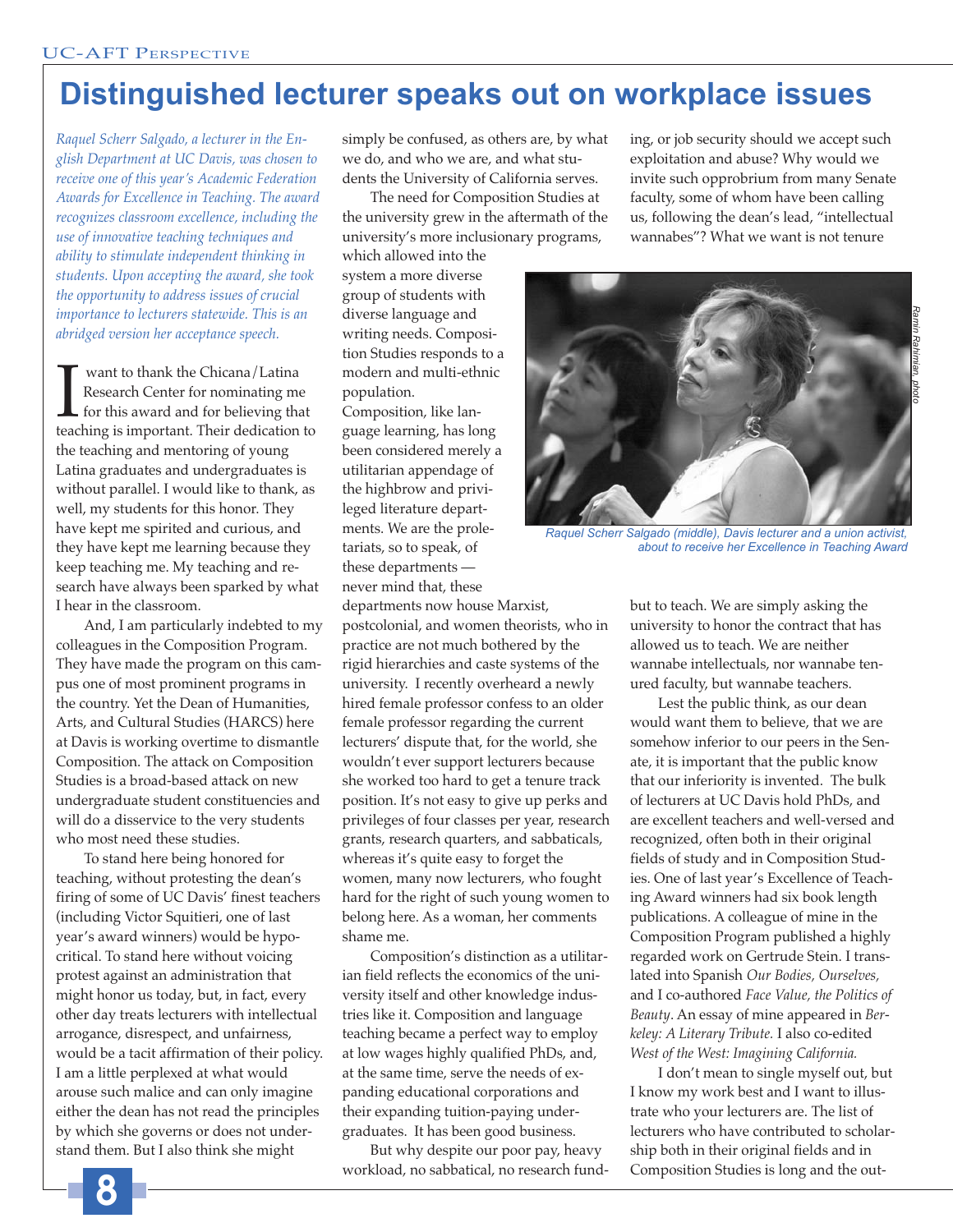put continues. *Writing on the Edge*, a major national journal in Composition Studies, is put out by Davis Lecturers. We do research and we write because it helps us teach the undergraduate students we serve, to actively engage writing, and to become critical writers and thinkers.

The publications are the least of what we do. We have developed a pre-professional upper-division writing curriculum, which has contributed to Davis' distinction in undergraduate education. This means that Composition faculty, many of whom also teach upper division literature classes, additionally must be well versed in discourses and disciplines as diverse as law, business, technology, journalism, engineering, and other applied and natural sciences.

It is a myth that any English graduate student or postgraduate or Senate faculty can walk in and teach these courses. It has taken me 11 years to become proficient and I am still learning. And the proficiency I speak of does not only mean teaching undergraduates, but mentoring graduate students as well in Composition Studies, where the majority of these graduate students will be needed, because of market surplus and market demand.

So, too, we help graduate students with organizing their ideas when Senate faculty, who, overburdened by their own research and writing, have no time to spend teaching their graduate students writing skills and the skills of argument and research. But it is not the graduate students I principally worry about, for

they have done well, but rather the undergraduates.

De-legitimizing Composition Studies hurts most economically disadvantaged students who already come from high school or junior colleges underprepared. An acquaintance of mine asked me in a recent discussion about the teaching crisis, "Do you want to turn this university into

a high school?" She asked me as well by what right the lecturers were calling this a labor issue. When the dean violates the contractual right of lecturers to come up for review, when she institutes a plan to employ graduate students at low wages, and when she designs a policy to make all lecturers temporary workers, who are seasonally hired and seasonally fired, I think we have a labor issue. UC Davis Law Professor Marty West, who recently supported the dean's plan because "the lecturer ranks have become a ghetto for women," must think again. This is not a women's issue, this is a labor issue in which, it is true, women may be most affected.

But there is nothing in the dean's plan that will take women out of this "ghetto." On the contrary, the dean's policy promises more and more migrant lecturers, which means no benefits and low pay, and if the teaching profession is filled with women, then it stands to reason that it will be women who will lose these benefits and be forced to join the seasonal workforce of temporary workers who come and go. Not once have I seen the dean express concern for women, unless

that concern is to fire them. The issue has

> ACADEMIC COMMUNITY, MUST BE UNFAILINGLY PATIENT AND TOLERANT TOWARD EACH OTHER!

created a deep schism in the university community. A TIME LIKE THIS. A few IT IS IMPORTANT TO REMEMBER THAT weeks ago, AS MEMBERS OF AN

the UC Davis Academic Senate charged that the administration had violated the longstanding campus

tradition of shared governance by not ad-

vising the faculty of its decision to do away with lecturers. The dean has fomented fear and misconceptions among many Senate faculty, who perceive her to have more than her say over tenure appointments and merit increases. They fear reprisals. Some Senate faculty have been afraid to sign petitions or speak openly

about their views on this issue, though they might believe in our goals. When conviction and courage fail even the best of our thinkers, what can we conclude about the example we are setting for our students? Our faculty is scared. Senate and non-Senate faculty alike must resist the coercion and intimidation that are fast spreading through this educational community. A culture of intimidation cannot at the same time be a culture of learning. Critical inquiry requires free speech.

*Raquel Scherr Salgado holds a PhD in Comparative Literature from UC Berkeley. In addition to the publications mentioned in above, she has worked on the place of memory in mixed race theory ("Memoir at St. Brieu,"* Modern Language Notes, *Johns Hopkins, 1998) and has just finished an article entitled "Misceg-narration," which will appear in* Mixing It Up *(ed. S. Kwan and Kenneth Spiers, University of Texas Press) In addition, she has worked as a film consultant on several award winning documentary films.*

#### **The strike and students**

increases to the many at the same time it rewards the big shots with raises larger than a clerk's entire yearly salary. Yet there will be no turnover at the top: many of these people are being rewarded for the very policies that perpetuate these disparities, and many have such a cushy retirement deal that they will never leave. *(continued from page 7)*

If parents and students want a better education from UC, they will have to fight for it. I wish this strike weren't happening, that we could just do the jobs we love for an institution to which we've dedicated years of our professional lives — but silence and acquiescence in the face of institutional inertia, complacency and selfcongratulation simply cannot be allowed any more. I welcome the broader debate about how this university can get beyond the sloganeering and public relations campaigns, and work for meaningful improvements in what matters most to students and parents, and what matters least to too much of the rest of the university — highquality undergraduate experience, at a school with real integrity.

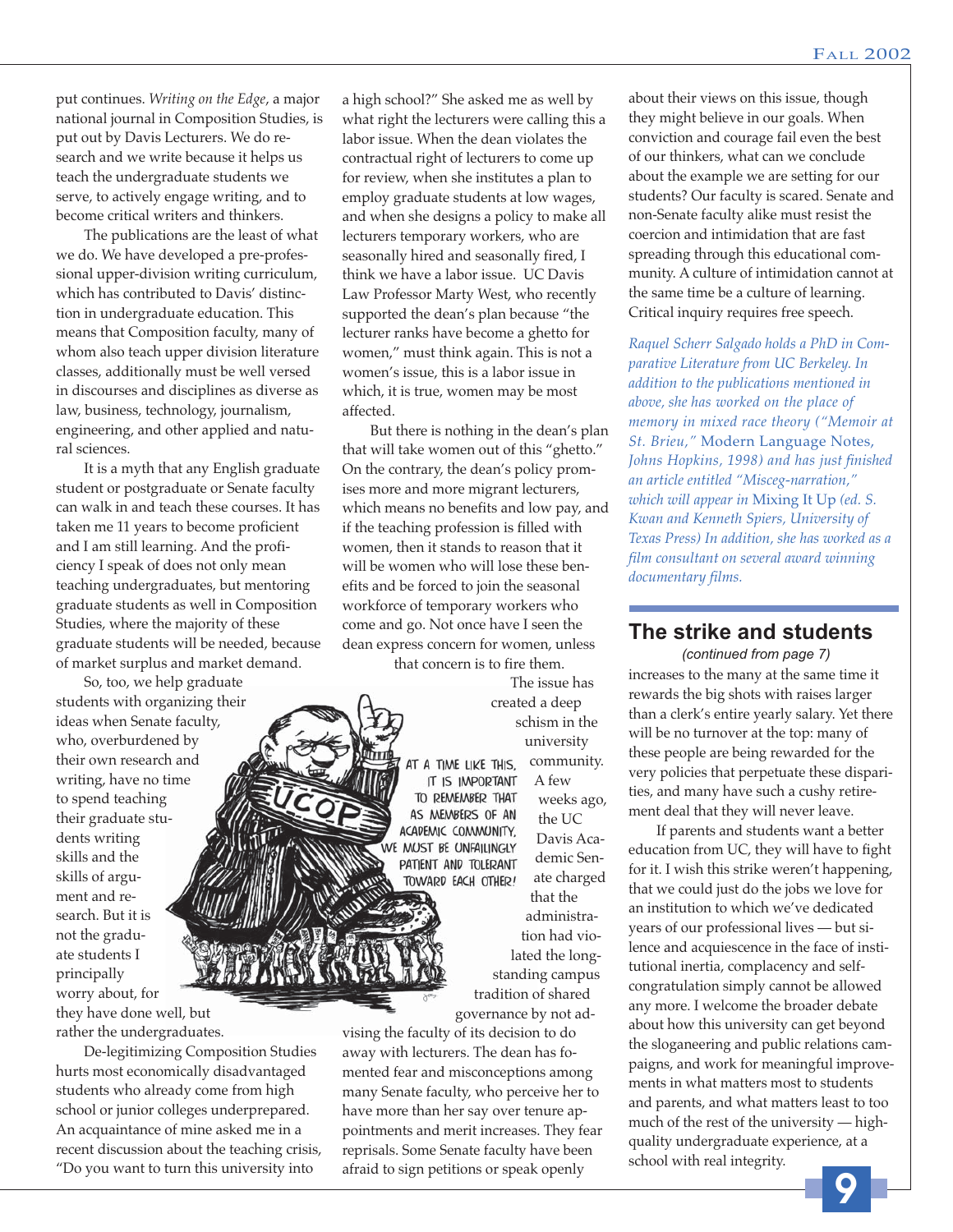## **UC-AFT gets new president, executive director**

Former UC-AFT President Jeremy Elkins has started a tenure-track position at Bryn Mawr College this fall, and longtime UC Davis lecturer and UC-AFT Vice President Kevin Roddy is finishing Jeremy's term as president.

Kevin will receive support from our new executive director, Sean Brooke, and from our former executive director, Rebecca Rhine, who will be returning as a consultant and advisor to help out the bargaining team. All three are highly qualified to see the UC-AFT through this critical period.

An accomplished teacher, scholar and poet, Kevin Roddy received his PhD at UC Davis and has been a Davis lecturer in Medieval Studies since 1976, a UC-AFT officer since 1986, and a principal member of the bargaining and UC-AFT Council strategy team during the past two years. Kevin was the recipient of the Excellence in Teaching Award in 1995, and the James Meyer Distinguished Achievement Award in 2000. Kevin's deep experience as both a lecturer and a UC-AFT leader mean he is well equipped to lead us through the next phase of organization. (Kevin can be reached by email at <kproddy@ucdavis.edu> and by phone at 530/752-4541.)

Coming aboard as UC-AFT's new executive director to help Kevin and the council is veteran labor union executive Sean Brooke. An experienced labor law attorney with a Juris Doctor degree from UC's Hastings College of Law, Sean also holds an MBA from San Diego State University and has studied politics and law in China. Sean's experience with the Chinese bureaucracy should stand him in good stead in interpreting signals from the mysterious UC administration. (Sean can be reached by email at <sbrooke@ucaft.org., and by phone at 510/832-8812.)

As our former executive director, Rebecca Rhine is intimately familiar with the negotiations and with our recent history. Rebecca can be reached by email at <rrhine@uc-aft.org>, and by phone at 510/832-8812. *– Steve Hopcraft*

### *Presidents' report (continued from page 2)*

but it hits home if we consider the numbers of our own that we should have been able to bring out. At the Davis strike last May, and the Berkeley strike last August, those lecturers who insisted on staying in their classrooms were allowed to do so, as long as they explained to their students the critical issues and joined us on the picket line when they were not teaching.

This time, it was more difficult to make this allowance. For an important difference, clerical workers systemwide were going out, to a certain loss in pay; construction workers and teamsters who refused to cross the lines would also lose. It would hardly be mature for lecturers, who almost certainly would find their paychecks untouched, to ignore this disparity (even less so for the Senate faculty member at Davis who, though in agreement, said that he could not cancel his class because he "could not afford the cut in pay''). But an even more compelling rationale than solidarity is the nature of our outcry: should we teach a single class and ignore the strong possibility that those lecturers who are on year-by-year contracts will in time teach no classes whatsoever? This "churning'' has occurred on a campus level at Irvine and Davis, at a division level at Santa Barbara and Riverside, at a department level at almost every campus, and at an individual level universally.

It is both sad and ironic that this prejudice against us will not change until we show how desperate we are: that we forget our pride and unashamedly beg our colleagues to become union members, that we do not let our celebrated special relationships with our departments lull us, that we challenge those Senate friends of ours who enunciate principles in their classrooms that they manage to avoid

living. We must, in other words, surrender the quiet, academic gentlemen's agreement that values comfort over right.

To those who feel I exaggerate, I ask, what opportunities do you have for research? Under what circumstances can you become a principal investigator seeking grant support (the newest assistant professor receives it automatically from date of hire)? Can you become the chair of the campus library committee? The teaching resources unit? The education abroad service? Do you have access to a computer and phone? Do you spend your own money for necessary materials? Do you care so much for the students, but are excluded from those processes that affect their academic environment? How many of you lecturers, at pre-six, make the administration's vaunted "weighted average'' of \$43,081, or, post-six, \$51,183?

Perhaps benefits have been included in that weight, in which case the 45% of lecturers who are less than half-time have been spared this burden. Did you know, according to a document at the Office of the President's web site <atyourservice. ucop.edu/employees/policies/ labor\_relations> that "lecturers, whether long or short-term, can work full time''? Perhaps, since you might be taking home something closer to what the average lecturer does – \$25,444 – you simply didn't apply?

The answers to these questions constitute absolute proof of our disenfranchisement from the institutions we serve. Our cause is the university's cause. We have begun to make a difference; but before we can truly return to our desks and our classrooms, we must earn the respect we seek, we must insist on being included, we must demand the opportunity to participate as full members of the university.

*Plantation or University?* A short video by Fred Glass chronicling the spring UC Davis strike and the late August Berkeley strike. Starring UC-AFT members, CUE members, and a supporting cast of students, librarians, labor leaders, elected government officials and more. Thrill to the picket line chants! Fear the administration officials who lie without batting an eyelash! And especially get up and dance to the beat of the music at the end as a thousand demonstrators in front of the UC President's office pour into the street and boogie to Aretha's "Respect!" For your free copy, send your street address via email to Donna Siu at <cft2donnas@aol.com> and put "Plantation or University" in the subject line.

**10**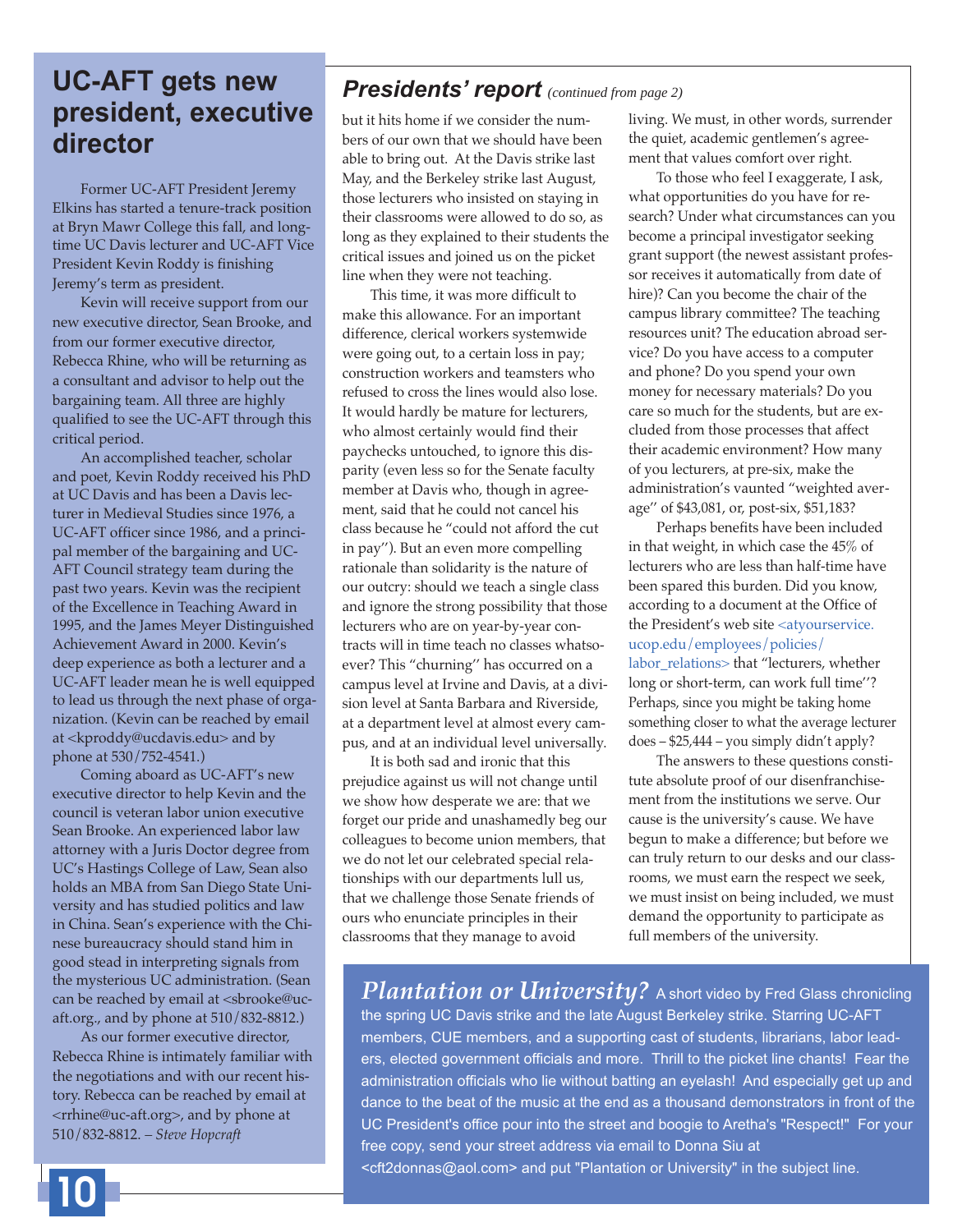# Wages and workload top librarians' bargaining agenda

by Kenneth Firestein, Unit 17 bargaining team member

Librarians will begin the bargaining process with the administration in about five months. Our three-year contract expires June 30, 2003, and in this round the issues are likely to be more of the same from the last sessions, and new stuff, too. The last bargaining was tough while the economy was good. Now the economy is not good and while tough negotiations may be expected, the development of trust and cooperation is necessary, too.

Money issues are always important but the economy is different now than it was in 2000 and 2001. The last contract introduced a new salary scale that improved the pay of those beginning their careers here at UC and offered new levels for those of us here for many years. This was a good thing during good economic times but nevertheless more needs to be done. Proposals will be developed which will challenge the administration in these harder economic times.

Today there are increasing numbers of students and faculty but decreasing numbers of librarians. The result is "work speed-up" which must be addressed and mitigated. There are more people to serve and less of us to do the work and that is becoming intolerable. Workers are suffering, the work is suffering, and the people we are serving are being left on their own and are not getting the service they should!

Personnel and grievance issues are important. The last contract inserted language into our contract that is intended to ensure our rights. This language was essentially in the administration's Academic Personnel Manual (APM) but could be and was changed by the administration unilaterally. While it is true there were pro forma consultations with the Librarians' Association of the University of California (LAUC), there were some changes to the APM which were opposed time and again by the majority of LAUC. The mere advisory role of LAUC was then highlighted by the administration when

it acted favorably toward some of its LAUC members (supervisors, not surprisingly!). With our new contract, unit member rights are assured for the period of the contract since the APM language is now in our contract and so it cannot be changed without real negotiations. Our rights are now preserved and asserted by

contract. This was an important change for us and what we also want and will negotiate is the right to neutral third party arbitration.

I hope that other issues will be developed. Non-economic ideas would be welcome and wise to pursue in these



*Librarians join their lecturer and clerical co-workers for a noontime rally, in the shadow of UC Berkeley's Main Library*

troubled economic times. The administration would be wise to work with us in an alliance to get public support. The terrible times experienced by lecturers and CUE and other workers and unions does not breed the cooperation and spirit of community in the university which would be good to establish. The university is its workers, its students, and its administration, and all parts of the university are valuable and due respect.

A more open and honest sharing of information and procedures from the administration would be an important step. Currently, we have seen strikes, and, for quite a while, frustration and distress bordering, I think, on despair, have gripped colleagues of ours at the university because of unfairness and obstinacy on the part of UC. Doing excellent work should lead to respect and

security of employment and reasonable benefits.

We are seeing costs rise for all of us for health insurance while also seeing paltry cost-of-living adjustments (COLAs). Tradition means nothing to UC as it fails to offer a good health plan at no cost to employees. Traditionally,

> such a plan has been available, but while a mere 1.5 percent COLA may cover the increased costs for management, with their stipends and higher pay, those of us on the line for the students and staff and faculty will suffer losses not felt by the administration. This is unfair and probably not necessary. It is certainly not a

proven fact the university cannot afford to do better.

This unfairness will lead, if it has not done so already, to distrust and dissension in a great number of employees at UC. I, for one, can only hope that the administration changes its ways that for years have been clearly anti-union and anti-worker.

The administration is only one part of the university and among other things it needs to do a better job of sharing information and facts with other parts of the whole. Trust and cooperation can only develop if the administration does a better job.

*Kenneth L. Firestein is Library Teaching Coordinator/Reference Librarian at UC Davis' General Library. You can reach him at <klfirestein@ucdavis.edu>.*